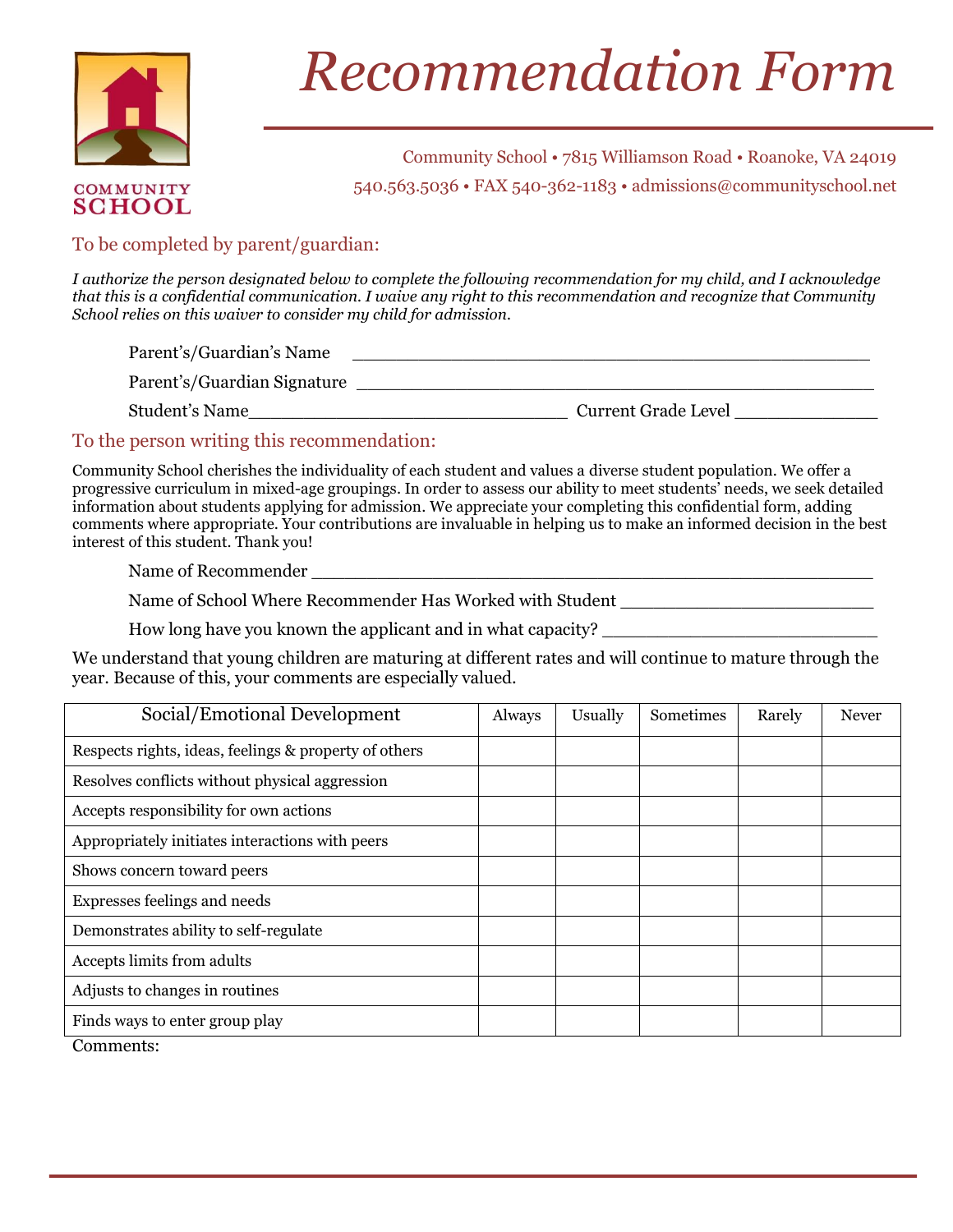| <b>Work Habits</b>                           | Always | Usually | Sometimes | Rarely | <b>Never</b> |
|----------------------------------------------|--------|---------|-----------|--------|--------------|
| Listens attentively                          |        |         |           |        |              |
| <b>Follows directions</b>                    |        |         |           |        |              |
| Contributes effectively to class discussions |        |         |           |        |              |
| Organizes self/materials                     |        |         |           |        |              |
| Works well independently                     |        |         |           |        |              |
| Works well in small groups                   |        |         |           |        |              |
| Seeks help when needed                       |        |         |           |        |              |
| Persists at challenging tasks                |        |         |           |        |              |
| Excels in academics                          |        |         |           |        |              |
| Sees mistakes as learning opportunities      |        |         |           |        |              |

**\_\_\_\_\_\_\_\_\_\_\_\_\_\_\_\_\_\_\_\_\_\_**

Comments:

| Parent and Family Information<br>Has/have the parent/s of this child been:                                                | Always | Usually | <b>Sometimes</b> | Rarely | Never |
|---------------------------------------------------------------------------------------------------------------------------|--------|---------|------------------|--------|-------|
| Supportive of the child's experience                                                                                      |        |         |                  |        |       |
| Supportive of your school's programs/routines                                                                             |        |         |                  |        |       |
| Supportive of you as a teacher                                                                                            |        |         |                  |        |       |
| Responsive to suggestions/guidance                                                                                        |        |         |                  |        |       |
| Realistic in setting educational goals                                                                                    |        |         |                  |        |       |
| To your knowledge, is the parent perception of the<br>children compatible with the school's understanding of<br>the child |        |         |                  |        |       |

**\_\_\_\_\_\_\_\_\_\_\_\_\_\_\_\_\_\_\_\_\_\_**

Comments: